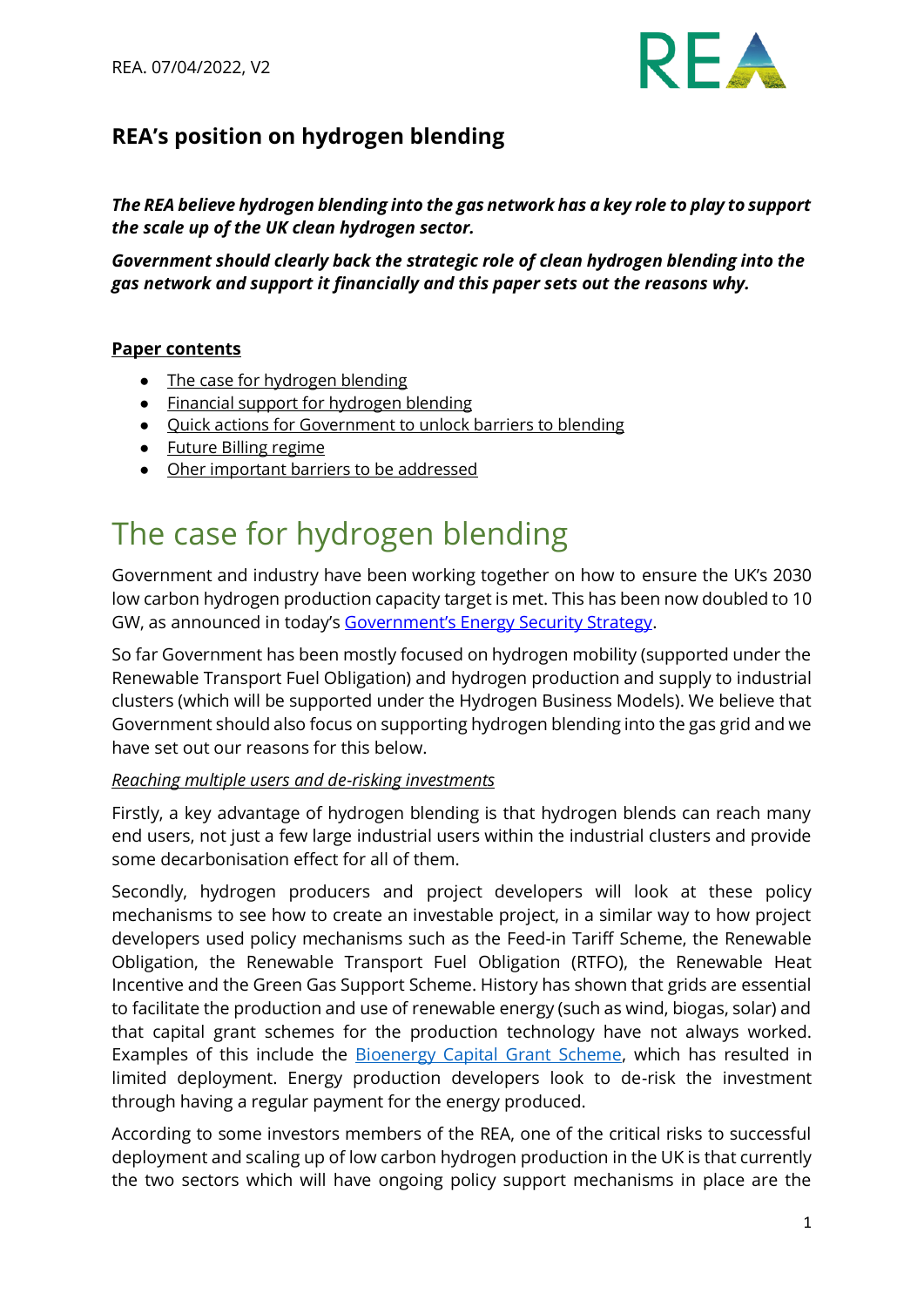

transport sector (under the RTFO) and the Commercial and Industrial (C&I) sector (under the Hydrogen Business Model (HBM), which appears to be particularly geared towards this end user type). Both sectors require that project developers align the production and demand of hydrogen to make a project viable. Furthermore, the creditworthiness of the demand has considerable importance as failure of demand or fluctuations in demand have a material impact on the financial performance of the investment.

Comparing the early stage of the industry that is looking at hydrogen production against other sectors such as solar, wind and biogas generation, the key difference between hydrogen and the other sectors is that they did not rely on end-use customers but were able to connect their production facilities to the grid and dissipate the energy relatively easily through either a gas or an electricity supplier. The way in which Government is currently looking to create a low-carbon hydrogen production market is to rely solely on the end-user demand rather than the ability to inject hydrogen into the grid. We believe, however, that Government should support hydrogen use by distinct end users where feasible, but on the other hand take advantage of the gas grid to access multiple users.

We can see in the past how impactful this has been when we look at the biogas sector, whereby developers have historically had an option to produce biogas for mobility (through the RTFO), and also for gas injection. One of the key barriers to developers having relied solely on mobility was that it created greater investment risk due to the uncertainty of demand, combined with the volatility of the value of the RTFCs. Similarly, 'private-wired' wind and solar assets are more common today, but at the start of the sector nearly all projects were grid connected. The RTFC mechanism now works well but this is normally achieved via mass balancing so the waste derived biomethane is injected into the gas grid at the AD plant and taken out at the truck depot. Less than 1% of RTFCs are directly generated biomethane going into trucks and no compressed or liquid biomethane is moved by road.

Given the experience of biomethane, the safety and low density of hydrogen, blending of hydrogen is crucial in the first years of the electrolyser market as the ability to inject directly into the existing gas grid allows a materially lower risk option for hydrogen production developers to be able to develop projects, fund and build them. This materially de-risks the project and, crucially, allows for a much larger uptake of hydrogen production. This approach allows the hydrogen production market to develop and enables blending to play a crucial role as a steppingstone towards a decarbonised gas system.

#### *Supporting Government hydrogen production targets*

Even a relatively small blending acceptance will generate a significant demand for hydrogen on the network. With the current gas demand of 800TWh, 20% volume blend gives around 50TWh of hydrogen. To put this in context, the Government previously set an ambition to deliver 5 GW hydrogen production capacity by 2030 (which has now been doubled to 10 GW in the Government's Energy Security Strategy), expected to provide up to 42 TWh of low carbon hydrogen. A 10% blend by 2030 is just over 3% by energy and 24 TWh/annum.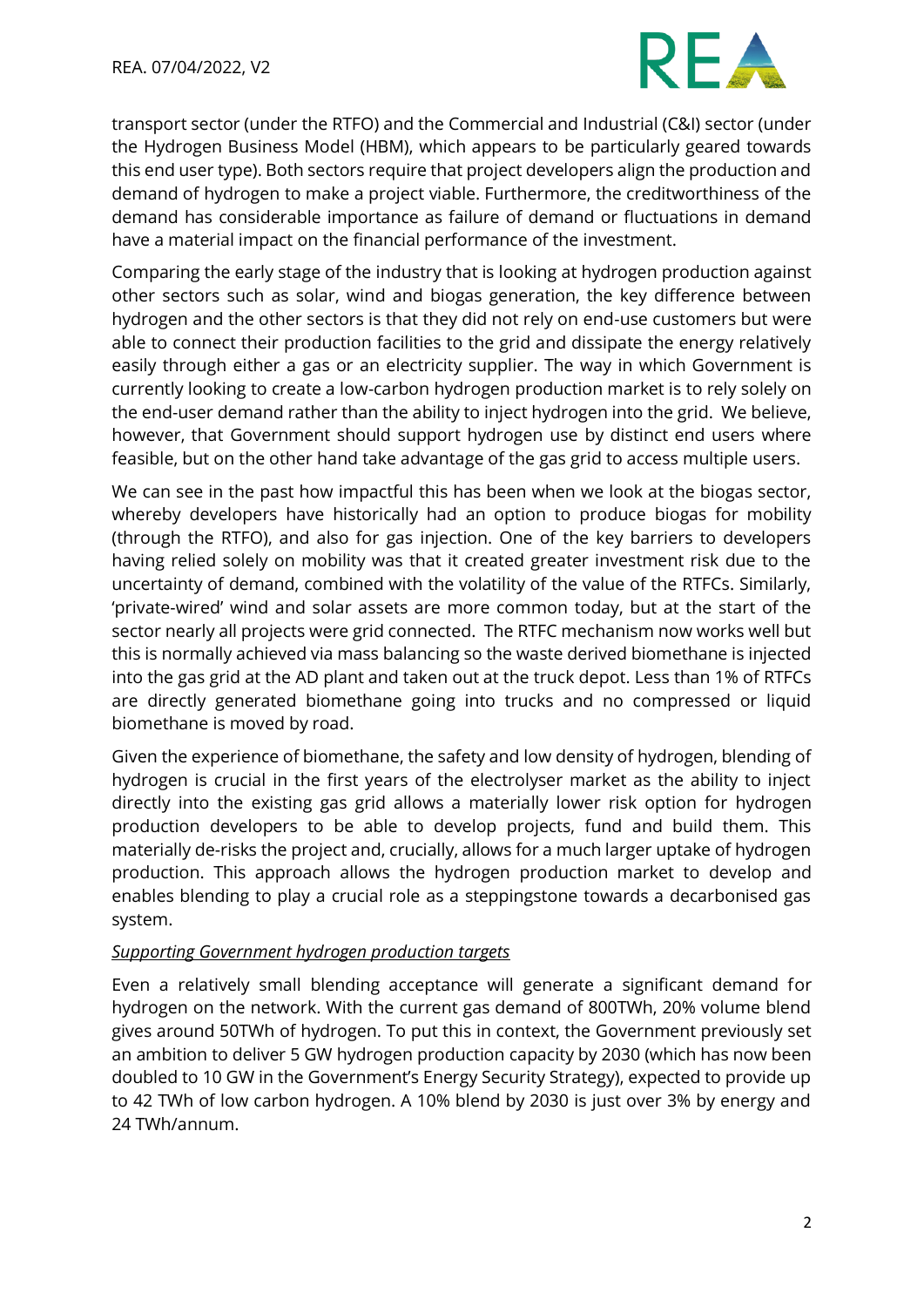

#### *In conclusion, the gas grid could accommodate nearly 6GW of hydrogen without exceeding the 20% limit, supporting the Government towards its 2030 hydrogen capacity target.*

#### *Supporting large scale balancing of the network and curtailment reduction, along with energy storage*

The UK Government is committed to decarbonising electricity by 2035. This will require significantly more renewable electricity generation to be installed in the UK. In 2020, curtailment costs were c. £ 250million according to Bloomberg. A paper released by Edinburgh University "Utility-scale subsurface hydrogen storage: UK perspectives and technology" estimates that wind production alone could result in 7.72TWh of curtailed generation by 2030. Reports from the Climate Change Committee also show significant curtailment of power as shown below:



Source: CCC, Sixth Carbon Budget Report, December 2020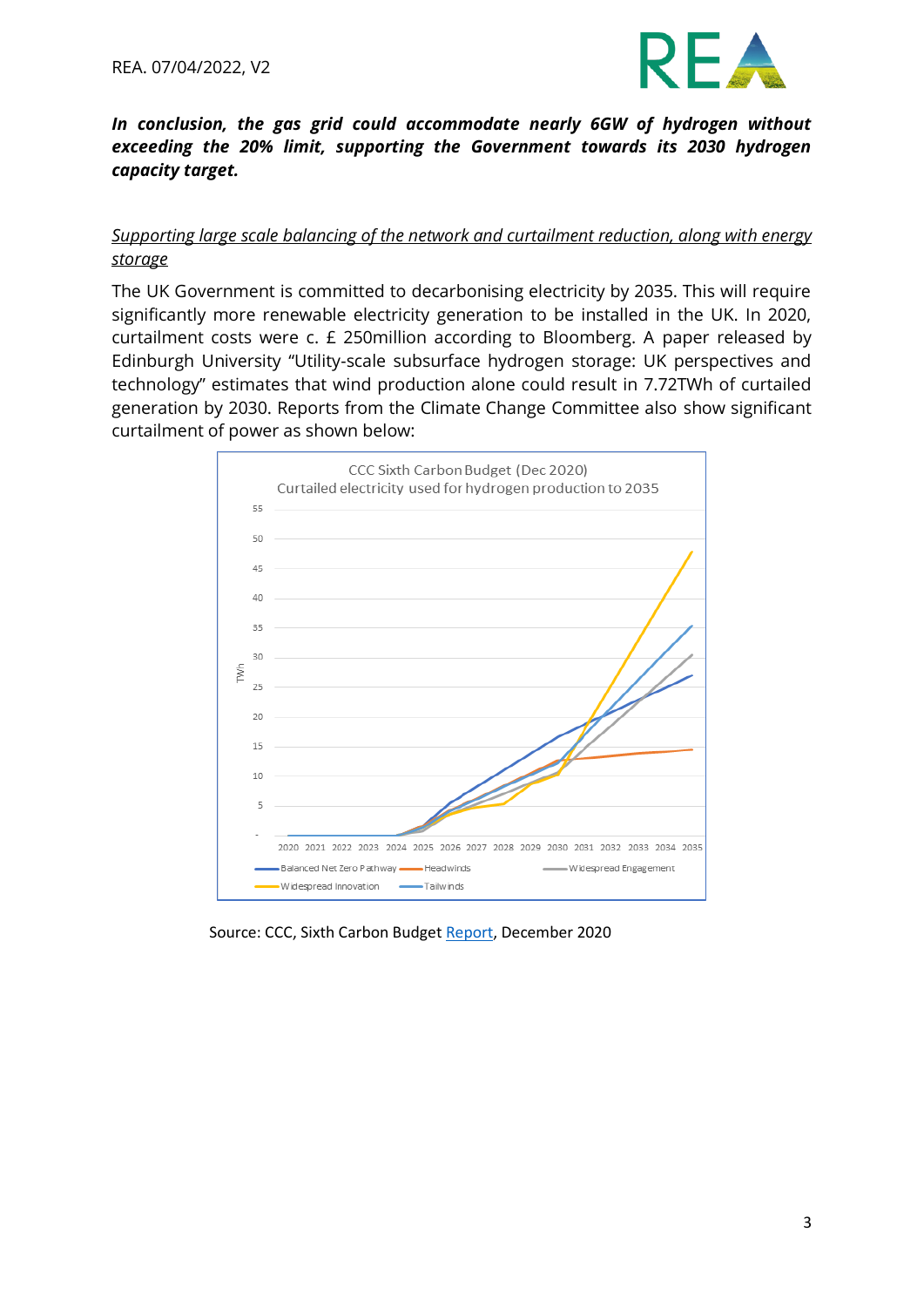



Source: CCC, Sixth Carbon Budget Report, December 2020

There is an increasing need for long-duration, large-scale seasonal renewable energy storage in order to help balance the increasing shares of renewables which will be required to meet the UK Government's commitment to decarbonising the power grid. Future wind and solar projects which will be faced with curtailment prospects, will cause investment risk and in turn either make the projects non bankable, or more expensive to fund (as the cost of capital will be higher as the risk premium is higher). Seasonal storage (different to battery, short term) such as hydrogen production and injecting into the gas network to be stored as gas-hydrogen blend and then later dedicated hydrogen pipelines will be the foundation blocks of enabling large scale balancing of the network between the peaks of generation and demand. It means that the green electrons that may have been curtailed can be instead converted into green molecules and used to decarbonise the gas network. Taking this further as hydrogen concentrations increase within the network it can be linked to large storage facilities such as salt caverns and depleted gas storage facilities such as Rough to balance the profile between production and demand and cope with the '*Dunmkelflaute*' (periods of low wind in winter in NW Europe).

Blending hydrogen into the grid will be strong facilitator to avoid curtailment as the gas network can absorb variable production rates of hydrogen from electricity. Support to blending of hydrogen in the network will help deliver one of the huge potential benefits of hydrogen – i.e. that you can store and dispatch renewable energy at necessary times, whilst reducing the cost of curtailment.

In addition, we believe hydrogen injection into distribution networks can play a key part to support numerous smaller scale projects (1 – 50 MW). If this is not possible, smaller scale projects will mostly not be feasible and it will be mostly projects above 100 MW injected into the transmission system within the industrial clusters.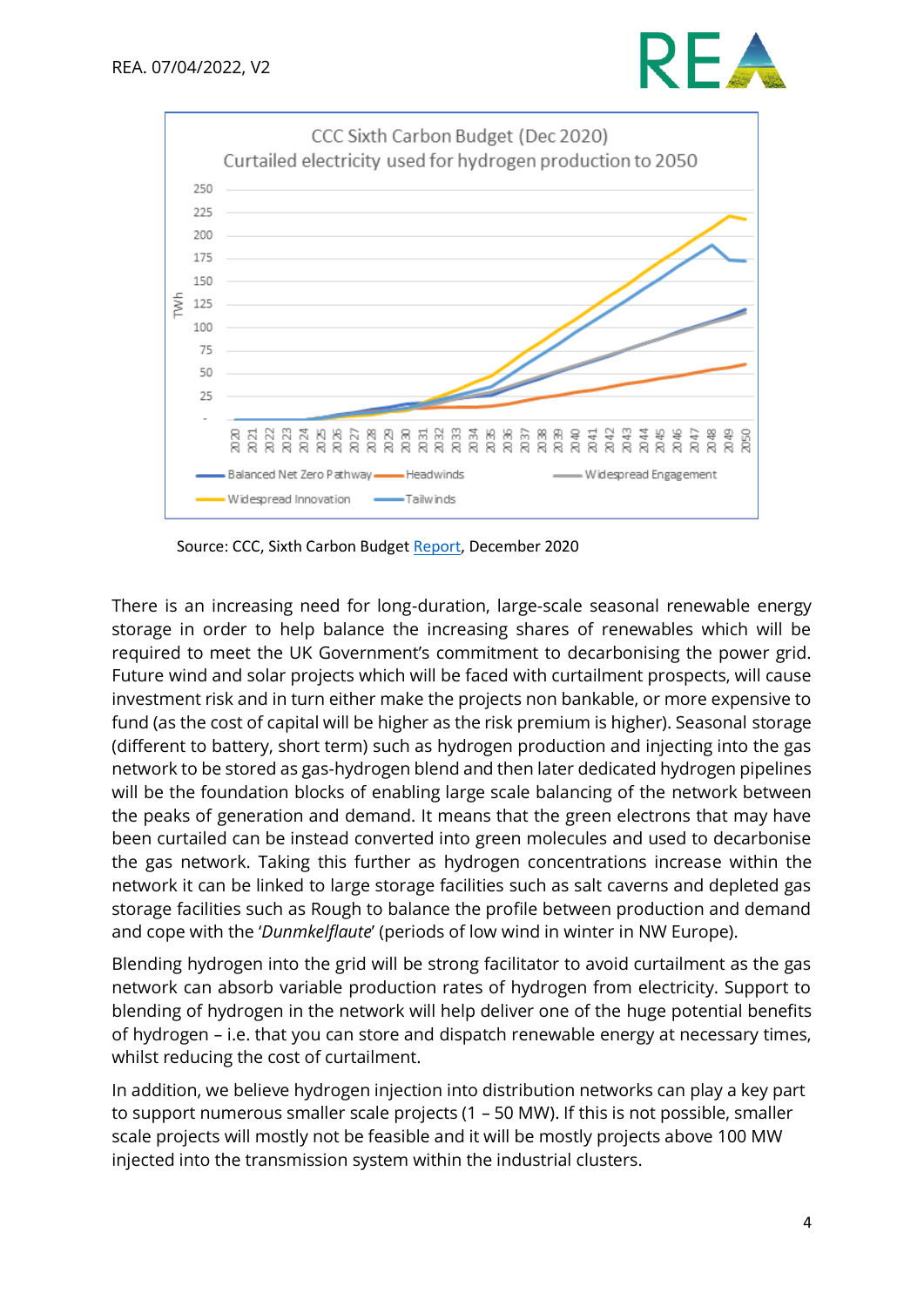

As highlighted to BEIS previously, we think a wide range of scales and types of projects is required in the UK to build a functioning hydrogen economy. This includes smaller scale, decentralised projects which are key to kick start the hydrogen market and can be deployed relatively rapidly with the right support from Government.

## <span id="page-4-0"></span>Financial support for hydrogen blending

In the context of the Hydrogen Business Model that BEIS is developing, the department has recently sought stakeholders' views on whether the role of blending in the hydrogen economy should be primarily as a 'demand backstop' for hydrogen producers facing volatile, or temporarily unavailable demand, rather than financially supported by the government as a long-term, majority offtaker. They also sought views on potential commercial options to deliver the backstop strategic role of blending and how they could ensure that, if supported commercially, blending would not displace supply of hydrogen to higher-value end-users such as industry or power.

For the reasons highlighted above, we believe that Government should not simply see blending as a 'backstop' but blending needs to be seen as an important sink for hydrogen, alongside government initiatives for hydrogen in large industry and transport.

We also consider that blending should be commercially supported by BEIS. The REA is developing a position on a 'CfD' lite approach that could be introduced to support smaller scale projects (e.g. 1-50MW) and other financial mechanisms (e.g. an amended Green Gas Support Scheme (GGSS) and a GGSS successor that includes hydrogen) that may be needed to support hydrogen injection into the grid. We will be sharing this with BEIS as soon as we have agreed a position with our members.

# <span id="page-4-1"></span>Quick actions for Government to unlock barriers to blending

There are some quick wins that could greatly assist the sector and unlock barriers to deployment of clean hydrogen - for example members believe that a low-level blending of hydrogen into the National Transmission System (~5% by 2030) could and should be greatly speeded up given the current energy security crisis. 5% is about 12 TWh of hydrogen or about a quarter of the government's previous 5GW target, and around 14% of the new 10 GW target, which sounds reasonable.

By injecting another 5% into the gas distribution network we can also boost that volume to 10%, which would amount to about half of the Government's 5 GW target (and around a quarter of the new 10 GW target).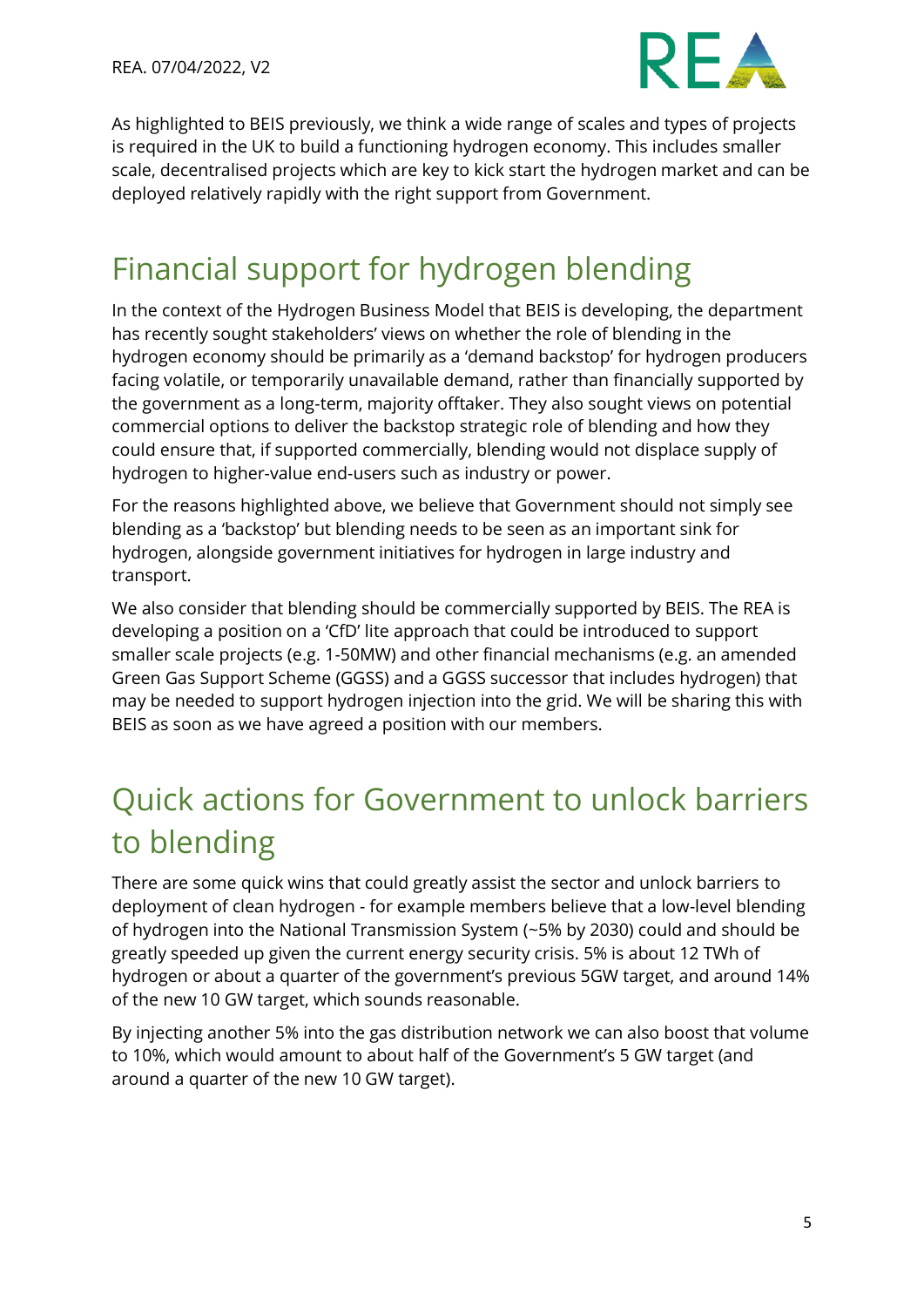

### <span id="page-5-0"></span>Future Billing regime

Cadent and Xoserve have recently consulted industry on the Future [Billing methodology](https://www.xoserve.com/services/future-billing-methodology/) and sought industry's feedback on what solutions should be progressed to maximise the amount of renewable or "Green Gases" which can be carried in the gas network without negatively impacting consumers and ensuring fair billing. Our full response to this consultation can be read [here.](https://www.r-e-a.net/resources/12602/)

For the reasons set out in this paper, we support a Future Billing regime that accommodates blending of green gases into the network. We need to ensure that the billing regime addresses both hydrogen and biomethane: a solution that accommodates only one of them and undermines the other will not be suitable - both green gases are set to play an important role to advance the decarbonisation of the gas grid and reach net zero.

Notwithstanding this, industry is ready to deliver ambitious targets, but we believe that there needs to be a clear political indication from Government on their support for blending. Once Government has set a clear direction of travel, then industry experts can work out the best solutions to deliver those priorities. We believe that reasonable targets for the Government to set would be:

- 5% of the gas in the National Transmission System should be hydrogen by 2030
- 10% of the gas in the grid should be hydrogen by 2030
- Delivery of trials of 100% hydrogen mini grids by 2030, and
- Delivery of 100% Hydrogen backbone by 2040.

### <span id="page-5-1"></span>Other important barriers to be addressed

#### *Reducing the cost of grid electricity*

As previously highlighted to BEIS, one of the key barriers to the deployment of electrolytic hydrogen projects connected to the grid remains operational costs. In addition to the cost of electricity itself, further costs are added by regulatory support levies and system fees applying to electricity bills. There is a danger that the number of projects being developed will be limited, because high electricity prices for electrolysers will result in high hydrogen prices and that will slow down deployment significantly, so it is crucial that Government address the levels of fees and levies to be paid by electrolyser operators in the electricity market when buying electricity. This could be considered as part of the upcoming Government's Fairness and Affordability Call for Evidence.

The REA believe it is paramount that, in addition to developing business models, providing capital grants, and supporting blending, measures are taken to reduce the running cost of grid connected electrolysers by enabling them to access cheaper renewable electricity. This can be done by: